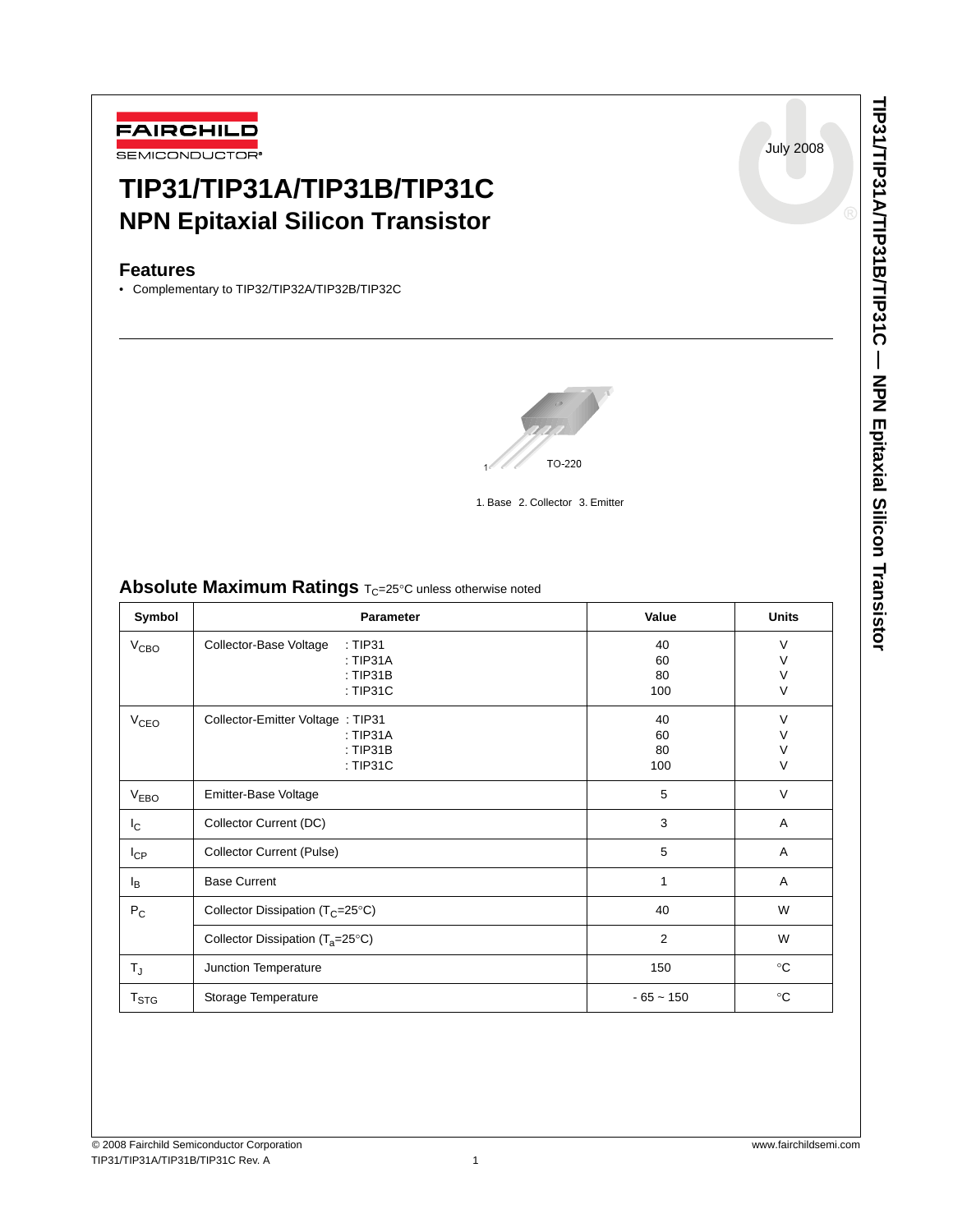| Symbol          | <b>Parameter</b>                                                                          | <b>Test Condition</b>                                                                                                          | Min.                  | Max.                     | <b>Units</b>                    |
|-----------------|-------------------------------------------------------------------------------------------|--------------------------------------------------------------------------------------------------------------------------------|-----------------------|--------------------------|---------------------------------|
| $V_{CEO}$ (sus) | * Collector-Emitter Sustaining Voltage<br>$\pm$ TIP31<br>: TIP31A<br>: TIP31B<br>: TIP31C | $I_C = 30 \text{mA}, I_R = 0$                                                                                                  | 40<br>60<br>80<br>100 |                          | V<br>$\vee$<br>$\vee$<br>$\vee$ |
| $I_{CEO}$       | <b>Collector Cut-off Current</b><br>: TIP31/31A<br>: TIP31B/31C                           | $V_{CF} = 30V, I_R = 0$<br>$V_{CF} = 60V, I_R = 0$                                                                             |                       | 0.3<br>0.3               | mA<br>mA                        |
| $I_{CES}$       | <b>Collector Cut-off Current</b><br>: TIP31<br>: TIP31A<br>: TIP31B<br>: TIP31C           | $V_{CF} = 40V$ , $V_{FB} = 0$<br>$V_{CF} = 60V$ , $V_{FB} = 0$<br>$V_{CE} = 80V, V_{EB} = 0$<br>$V_{CF} = 100V$ , $V_{FB} = 0$ |                       | 200<br>200<br>200<br>200 | μA<br>μA<br>μA<br>μA            |
| <b>LEBO</b>     | <b>Emitter Cut-off Current</b>                                                            | $V_{FB} = 5V, I_C = 0$                                                                                                         |                       | 1                        | mA                              |
| $h_{FE}$        | * DC Current Gain                                                                         | $V_{CF} = 4V, I_C = 1A$<br>$V_{CF} = 4V, I_C = 3A$                                                                             | 25<br>10              | 50                       |                                 |
| $V_{CE}$ (sat)  | * Collector-Emitter Saturation Voltage                                                    | $I_C = 3A$ , $I_R = 375mA$                                                                                                     |                       | 1.2                      | $\vee$                          |
| $V_{BE}$ (sat)  | * Base-Emitter Saturation Voltage                                                         | $V_{CF} = 4V$ , $I_C = 3A$                                                                                                     |                       | 1.8                      | $\vee$                          |
| $f_T$           | <b>Current Gain Bandwidth Product</b>                                                     | $V_{CF}$ = 10V, $I_C$ = 500mA, f = 1MHz                                                                                        | 3.0                   |                          | <b>MHz</b>                      |

TIP31/TIP31A/TIP31B/TIP31C - NPN Epitaxial Silicon Transistor **TIP31/TIP31A/TIP31B/TIP31C — NPN Epitaxial Silicon Transistor**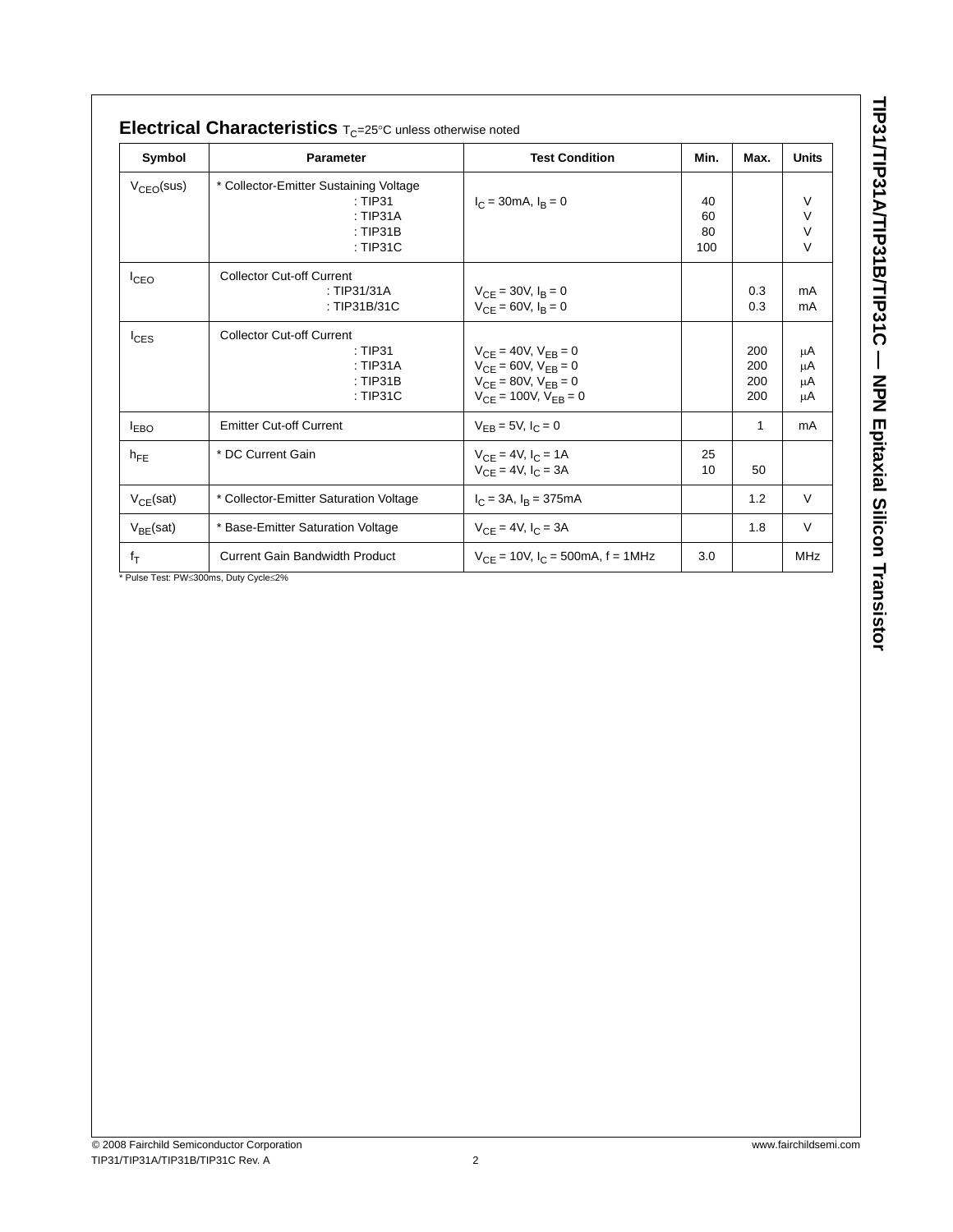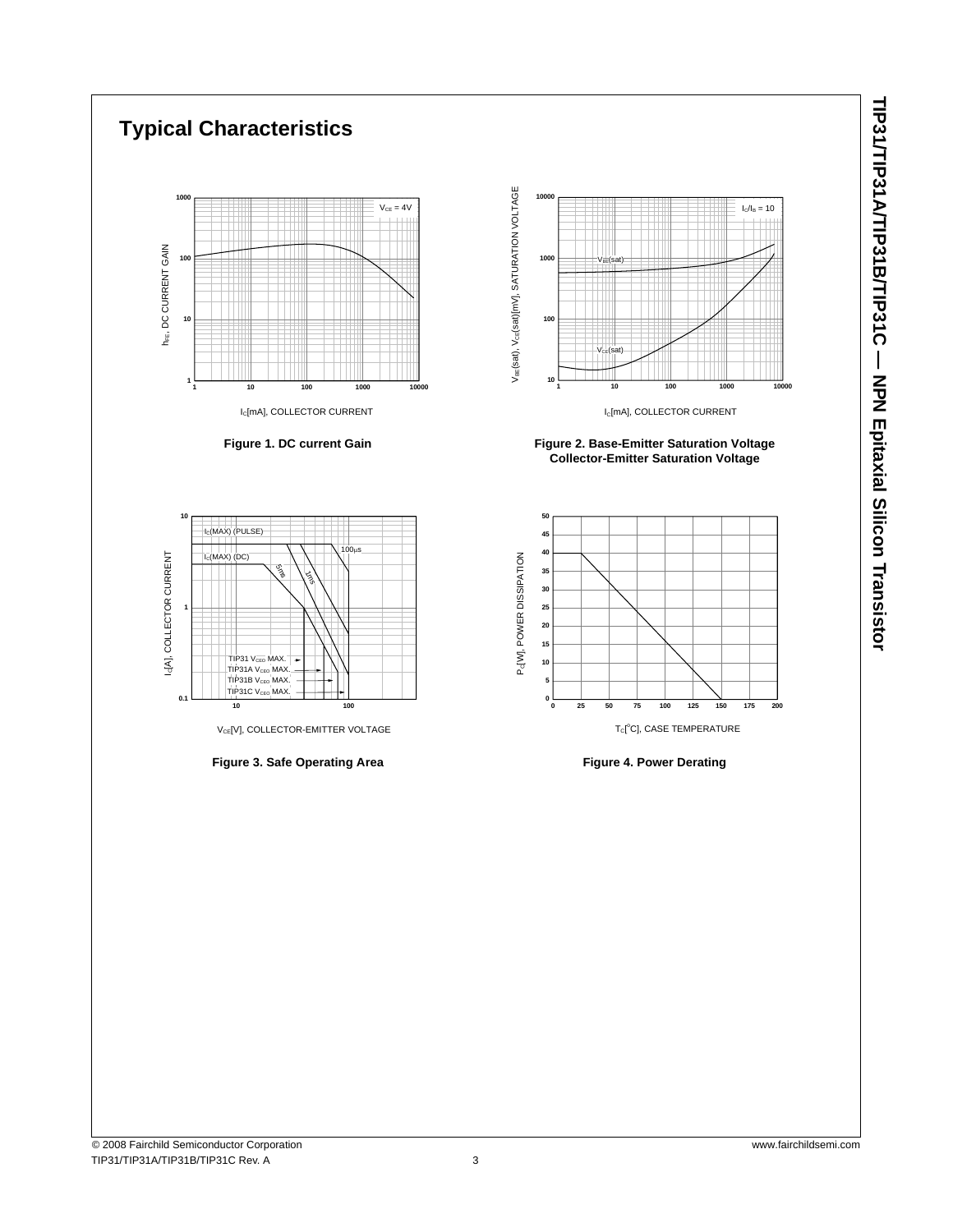